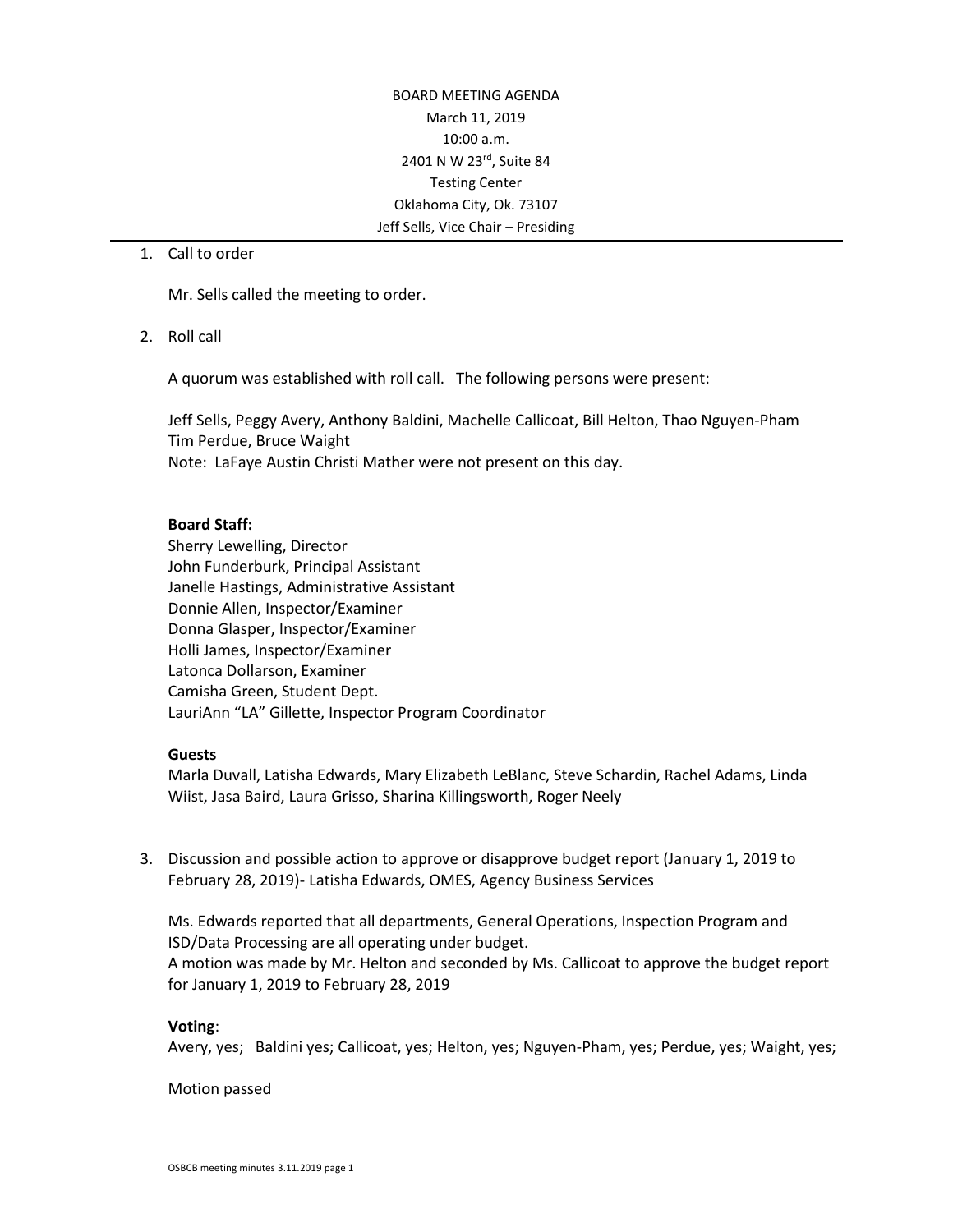4. Discussion and Possible Action to Approve or Disapprove Board Meeting Minutes from November 5, 2018 and January 14, 2019

A motion was made by Mr. Baldini and seconded by Mr. Helton to approve Board Meeting Minutes from November 5, 2018 and January 14, 2019

## **Voting**:

Avery, yes; Baldini yes; Callicoat, yes; Helton, yes; Nguyen-Pham, yes; Perdue, yes; Waight, yes;

Motion passed.

5. (8) Human Trafficking 101 Presentation and overview of The Dragonfly Home services- Marla Duvall this item was moved to #5 on the agenda.

Ms. Duvall gave a very informative presentation of The Dragonfly Home,

[\(www.thedragonflyhome.org\)](http://www.thedragonflyhome.org/) explained the differences between sex trafficking and human trafficking, and explained some popular misconceptions regarding human trafficking. The Dragonfly Home provides life-saving and life changing care for survivors of human trafficking in Oklahoma City by providing food, clothing, shelter and medical care, as well as counseling, case management and emotional support. The Dragonfly Home ensures human trafficking survivors have everything they need to gain independence. She said they plan to open an emergency shelter in Oklahoma City and their goal is to raise \$350,000 by March 28, 2019.

5. Public comment- Opportunity for the board to receive public comments. Each speaker is limited to three minutes.

Sharina Killingsworth, The Hair Café and Roger Nealy, Barber, approached the board with a dilemma regarding Roger Nealy who (prior to November 1, 2013) was allowed as a Master Barber, to apprentice under the old Barber Advisory Board rules, but after the advisory board merged with the Cosmetology and Barber board was required to obtain a Master Barber Instructor License. Because this was not related to the board agenda it could not be discussed by the board and Ms. Lewelling said it was an agency issue and had already been addressed.

Ms. Lewelling explained that under the old barber law, if a barber had 2 years of experience they could take the barber written exam again and be licensed as an instructor, after the merge in 2013 that was left open as a grandfather for one year, and existing apprenticeships were allowed to finish their training, then after that one year was up barbers then had to comply with the new rules which is the same as for Cosmetology.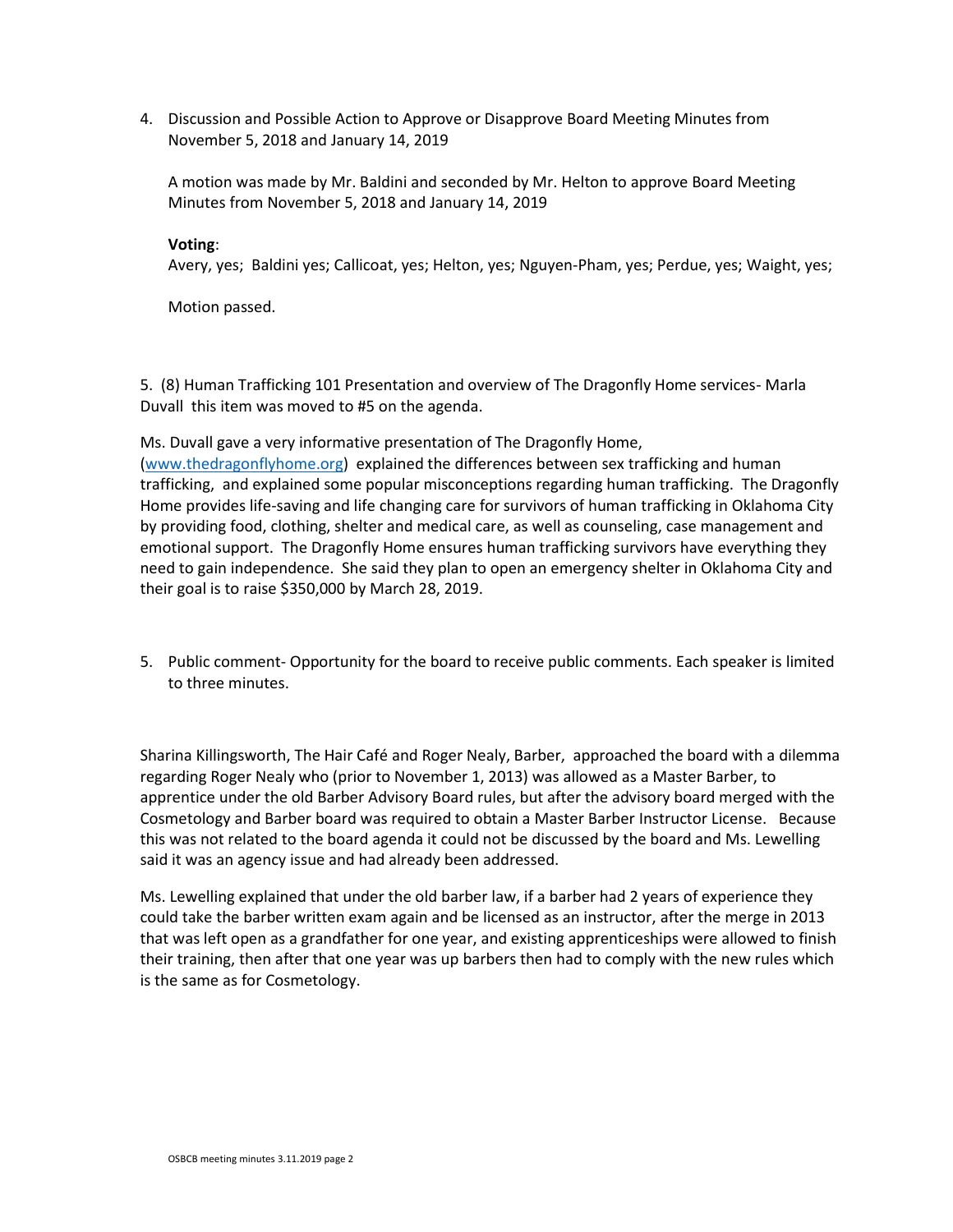## 6. Director's report - Sherry G. Lewelling

## Legislative Update

Ms. Lewelling announced the Rise Program (the cosmetology school at Mabel Bassett Correctional Center) is having their annual fund raiser 'Boots and Bow Ties' gala on March 29, 2019. (https://www.riseprograminc.com)

She went on to say that SB 100, (Massage therapy bill) HB 2117 (massage therapy bill) and SB 420 (cosmetology bill) all passed through business and commerce committee. Sen Bergstrom struck the title on SB 100 because we needed to add some things that were not originally in the bill.

Ms. Lewelling added that the Oklahoma Chapter of Massage therapy association, the group that first started the push for licensing, has now decided they do not want establishment authority, there are several groups fighting this legislation for a number of reasons, Massage therapists cannot seem to get on the same page and everyone seems to have a personal agenda. This is the 3<sup>rd</sup> year that we have diligently tried to get legislation passed for the massage therapy industry. It is our mission to protect the health safety and welfare of the public of Oklahoma and without establishment authority we cannot do that. We have unintentionally created a hardship and put several thousand people out of work.

She said Representative Ortega informed me the massage therapy association contacted him and said if he would remove the establishment authority from the bill they would support it. Ms. Lewelling told him that she felt confident she could speak for at least the majority of the board, that NOT having establishment authority was not an option. Both Representative Ortega and Senator Bergstrom agreed with that.

Ms. Lewelling went on to say that the feedback from legislators is that the massage therapists that are against the bill and if we lose the bill again this year she would recommend to the board that we eliminate massage therapy as our responsibility and let them go elsewhere if they choose.

7. Massage Therapy report - Laura Grisso

Ms. Grisso said Sherry and I attended both committee meetings, all Legislators were interested and asked a lot of questions. In regards to opposition she stated although she is not a Massage Therapist herself she does monitor social media. She said there are about 5 groups of people, one out of Tulsa, I would call them extremists, for lack of a better term, they do not want Legislation at all, they say it violates their constitutional rights and they appear to be unlicensed by choice.

The two national Massage Therapy groups, each with about 500-700 Oklahoma members, on a National level those groups are against establishment authority and they see human trafficking or sex trafficking as a law enforcement issue and they are much more based on the medical aspects on massage. AMTA and AMBP are against establishment authority. We are taking an industry that has never been regulated before and trying to regulate it and while most of us are used to that, massage therapists are not and are somewhat afraid of it.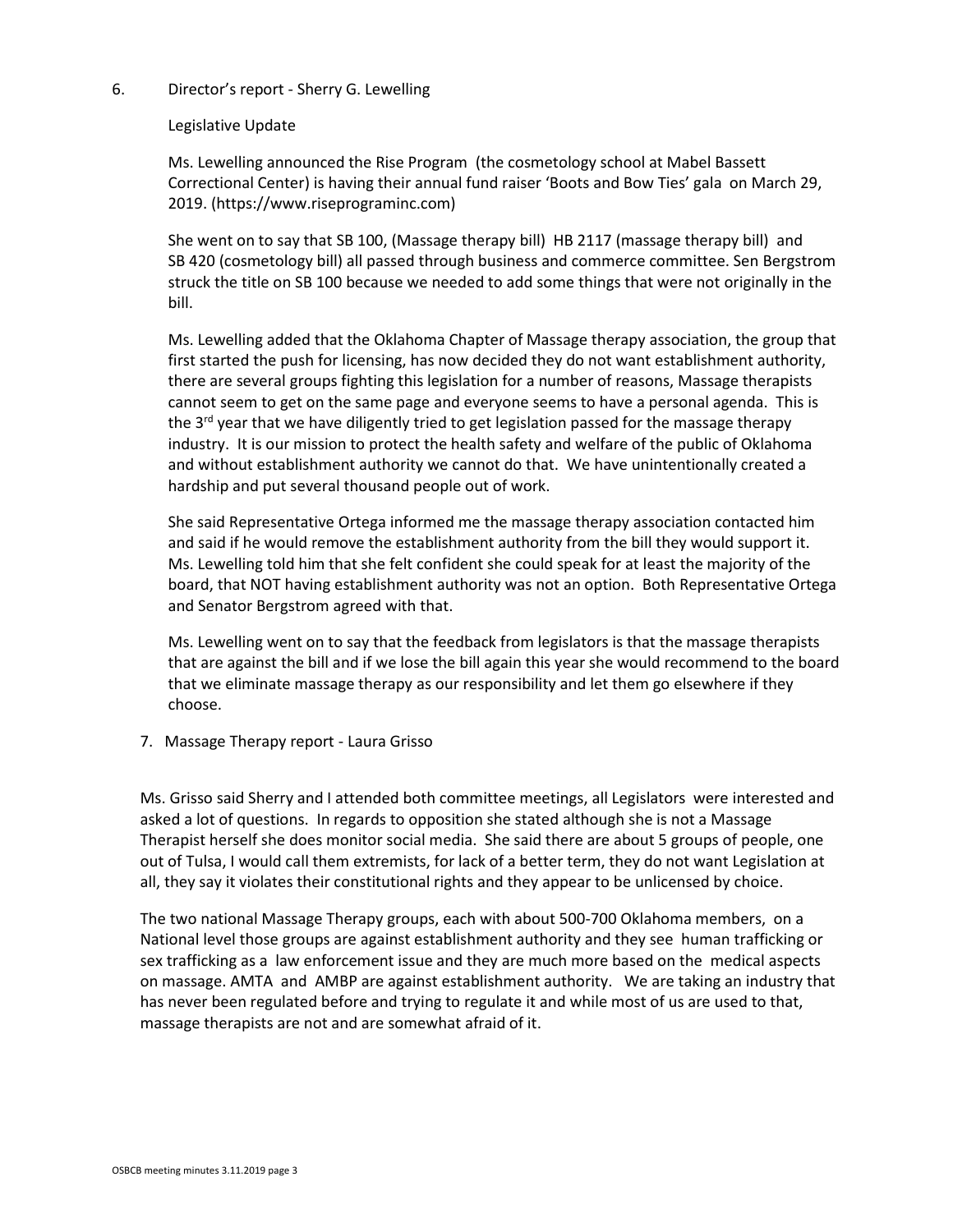# 8. Human Trafficking 101 Presentation and overview of The Dragonfly Home services- Marla Duvall

(this item moved up to #5 on the agenda).

9. Update on electronic inspection program and office paperless system - John Funderburk

Mr. Funderburk gave a summary of the new electronic inspection program and said inspectors were all excited about it and looking forward to using it. We had training on March 8 and will begin using on March 12. It will help inspectors and salons, they will be able to access the paperless system with their I pads and take pictures for evidence. He said we will probably have to do some future revisions based on their experience with it.

The bid was placed in December 2016 and was delayed primarily because there were issues with where it be housed our server or OMES, requirements by the state vs what we could do on our own, due to confidentiality law we cannot post unsatisfactory inspections reports to our website, which is being addressed via legislation.

He went on to say the new paperless system is also going well; we had training on January 17 and went live with it January 18, though this is a major change, everyone is enjoying it and will be a great advantage to the agency.

10. Discussion and possible action to approve Bruce Waight to attend the NABBA conference in Nashville, TN February 22 to February 25, 2019

A motion was made by Mr. Helton and seconded by Mr. Baldini to retroactively approve Bruce Waight to attend the NABBA conference in Nashville, TN February 22 to February 25, 2019.

## **Voting**:

Avery, yes; Baldini yes; Callicoat, yes; Helton, yes; Nguyen-Pham, yes; Perdue, yes; Waight, yes;

Motion passed.

11. NABBA Conference report – Bruce Waight

Mr. Waight said the mid-year conference in Nashville was well attended and he was impressed with the large number of students that turned out for Labs, he was asked by the NABBA Chair to join the audit committee. He announced the annual meeting will be in Reno, Nevada September 16, 2019 and they are trying to get as many states involved as possible. One of the biggest topics was the mobile barber shops, most boards were initially against it because of the inspection part of it and were surprised to hear the Oklahoma already had this and many members were in favor of it.

12. Discussion and possible action to approve Laura Bryce and Sherry G. Lewelling to attend the FSMTB Executive Director's meeting in Cleveland, OH April 18<sup>th</sup> and 19<sup>th</sup>, 2019

A motion was made by Mr. Helton and seconded by Mr. Baldini to attend the FSMTB Executive Director's meeting in Cleveland, OH April 18<sup>th</sup> and 19<sup>th</sup>, 2019.

## **Voting**:

Avery, yes; Baldini yes; Callicoat, yes; Helton, yes; Nguyen-Pham, yes; Perdue, yes; Waight, yes;

Motion passed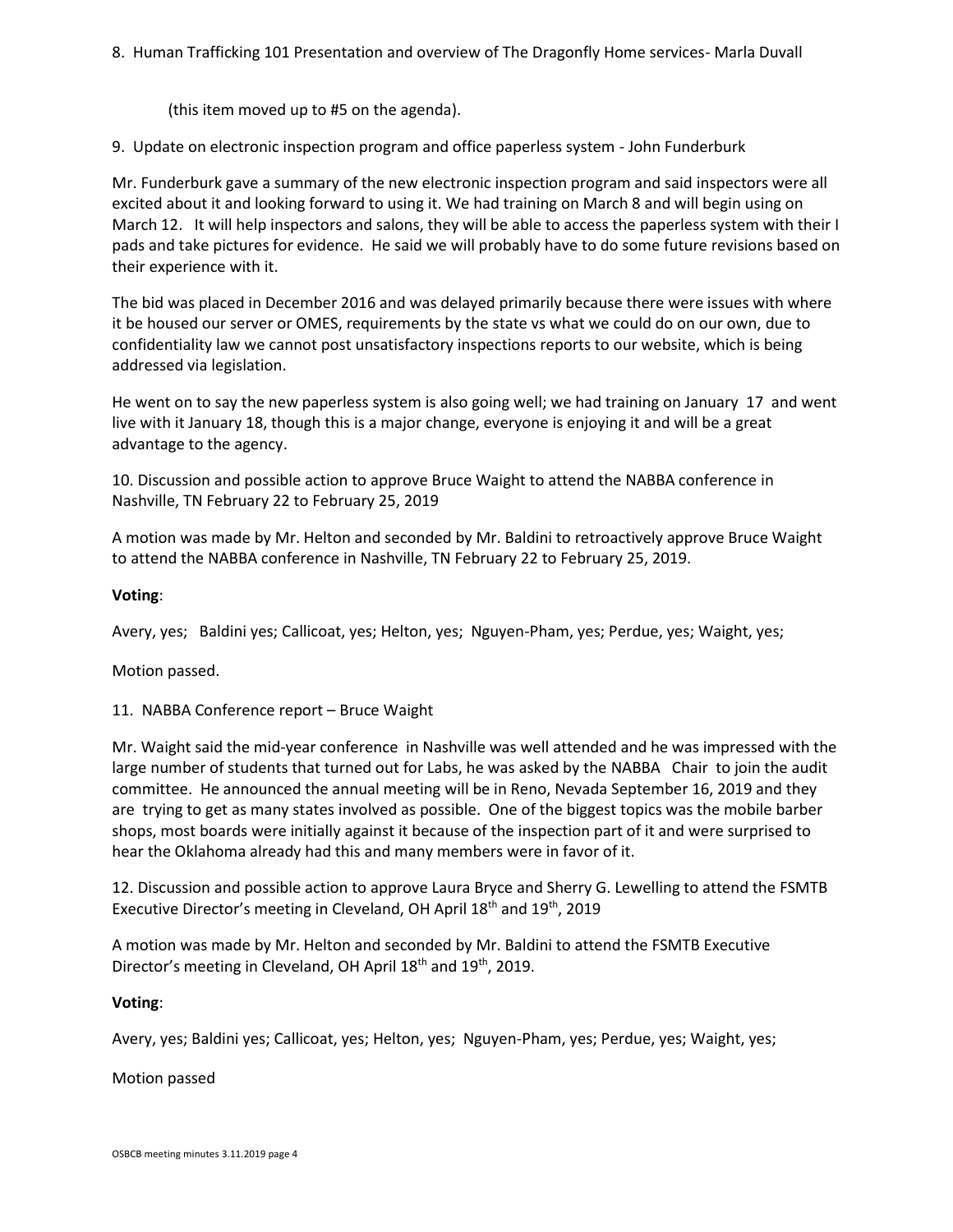13. Discussion and possible action to approve Sherry G. Lewelling to attend the NIC Director's meeting in Atlanta, GA May  $18^{th}$  to  $20^{th}$ , 2019.

A motion was made by Mr. Baldini and seconded by Mr. Helton to approve Sherry G. Lewelling to attend the NIC Director's meeting in Atlanta, GA May  $18<sup>th</sup>$  to  $20<sup>th</sup>$ , 2019.

## **Voting**:

Avery, yes; Baldini yes; Callicoat, yes; Helton, yes; Nguyen-Pham, yes; Perdue, yes; Waight, yes;

Motion passed

14. Discussion and possible action for a special board meeting to approve proposed rule changes on March 28th, 2019 at 10:00 am

Mr. Sells said these are rules that were submitted in January, public comment on March 25 and need a board meeting to vote those in. Mr. Sells and Mr. Moak both stressed the importance that we have a quorum on this day otherwise it would not get done this year.

Ms Lewelling mentioned the Institute for Justice reached out to her and wanted to have a conference call with her regarding public comments and hairbraiders, she told them they would have to be present or submit written statement.

A motion was made by Mr. Baldini and seconded by Ms. Avery to approve a special board meeting to approve proposed rule changes on March 28<sup>th</sup>, 2019. at 10:00 am

## **Voting**:

Avery, yes; Baldini yes; Callicoat, yes; Helton, yes; Nguyen-Pham, yes; Perdue, yes; Waight, yes;

Motion passed.

15. Discussion and possible action to elect officers

A motion was made by Mr. Helton and seconded by Ms. Avery to nominate Mr. Sells for Chair.

No other nominations were made for Chair.

## **Voting**:

Avery, yes; Baldini yes; Callicoat, yes; Helton, yes; Nguyen-Pham, yes; Perdue, yes; Waight, yes;

Motion passed